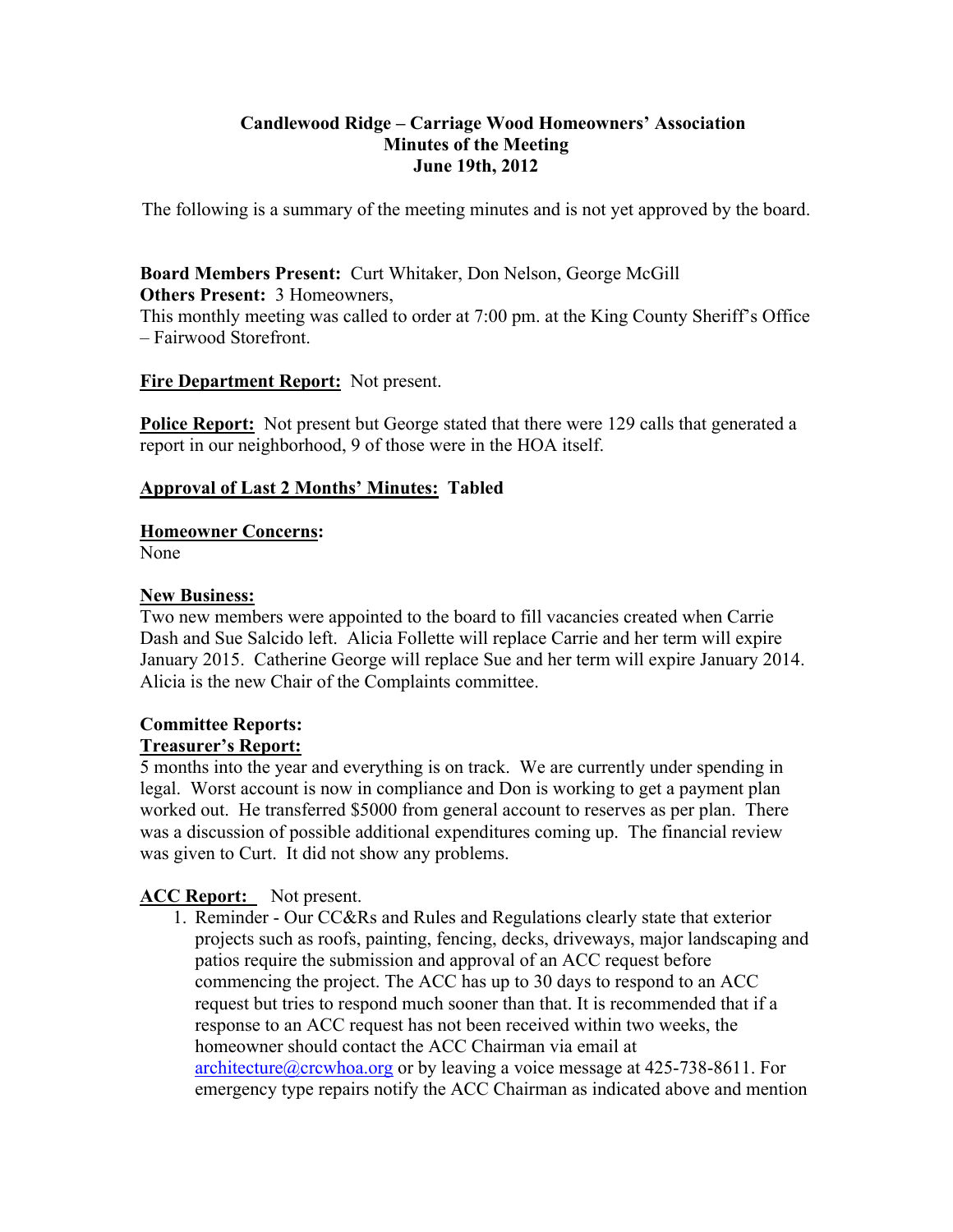that it is an emergency type situation. Please do not contact the ACC chairman via a home phone number.

- 2. A notebook with samples of colors that provide a range of colors that meet HOA guidelines for repainting homes is available and will be provided upon request. Please contact the ACC chairman as indicated above if you would like to see it.
- 3. Please remember we do not accept ACC request forms via email. Please mail them to CR/CW HOA, PO Box 58397, Renton, WA 98058

# **Common Areas Maintenance Report:**

George called Davies tree service for a quote to remove broken branches. It will cost about \$3000 to remove the dead branches near the entrance and trim the maple trees to increase visibility in the CR park. George reported the cost of adding additional lights to the CR park and the fact that the HOA would be billed for those lights directly. Due to the cost of adding the lights, he will request a quote for just adding one light to an existing post. There was a discussion about the life span of the basketball court (estimated at 1-2 years left). He is still working to get a resolution to the raised sidewalk issue on  $160<sup>th</sup>$  SE. It was noted that the HOA signs were not currently covered by the HOA insurance. George will look into getting them covered. George will also look into stopping some HOA utility bills that do not seem to be appropriate and may be left over from the builder. He will also determine if we can reduce the cost of turning water on and off in the parks.

- Exeminder to all Homeowners It is our responsibility (Not King County's) to keep the street drains clear. Please clear the debris and leaves from the drains by your house and at the ends of your street.
- Reminder all dogs must be on leash this is a King County Law as well as our policy in our HOA Parks.
- King County Sheriff Patrols and requests will now be coordinated by the CAM Chair and monthly reports will be submitted before each monthly meeting. Please contact the Board with any areas of concern and we will do our best to accommodate.
- Please keep a watch for suspicious Activity and call 911

**Reminder:** Our parks are private parks which exist for the use and enjoyment of HOA residents, their families and guests. They are not public parks. Our park usage rules apply to everyone. Following are some of the rules that have been established to maximize safety, and minimize liability and maintenance cost:

A. Park Hours: 9:00 am to dusk.

B. No Smoking, alcohol, drugs, loud music, golfing, motorized vehicles or **Fireworks** are allowed.

C. Animals must be leashed and owners are responsible for cleaning up after their animals.

## **Complaints Negotiations Report:**

Our new Complaints chair is Alicia Follette. She is getting up to speed. Don and Alicia will meet with Sheena to determine what Sheena can do to help Alicia with the paperwork part of the complaints process. She reported 3 new complaints this month.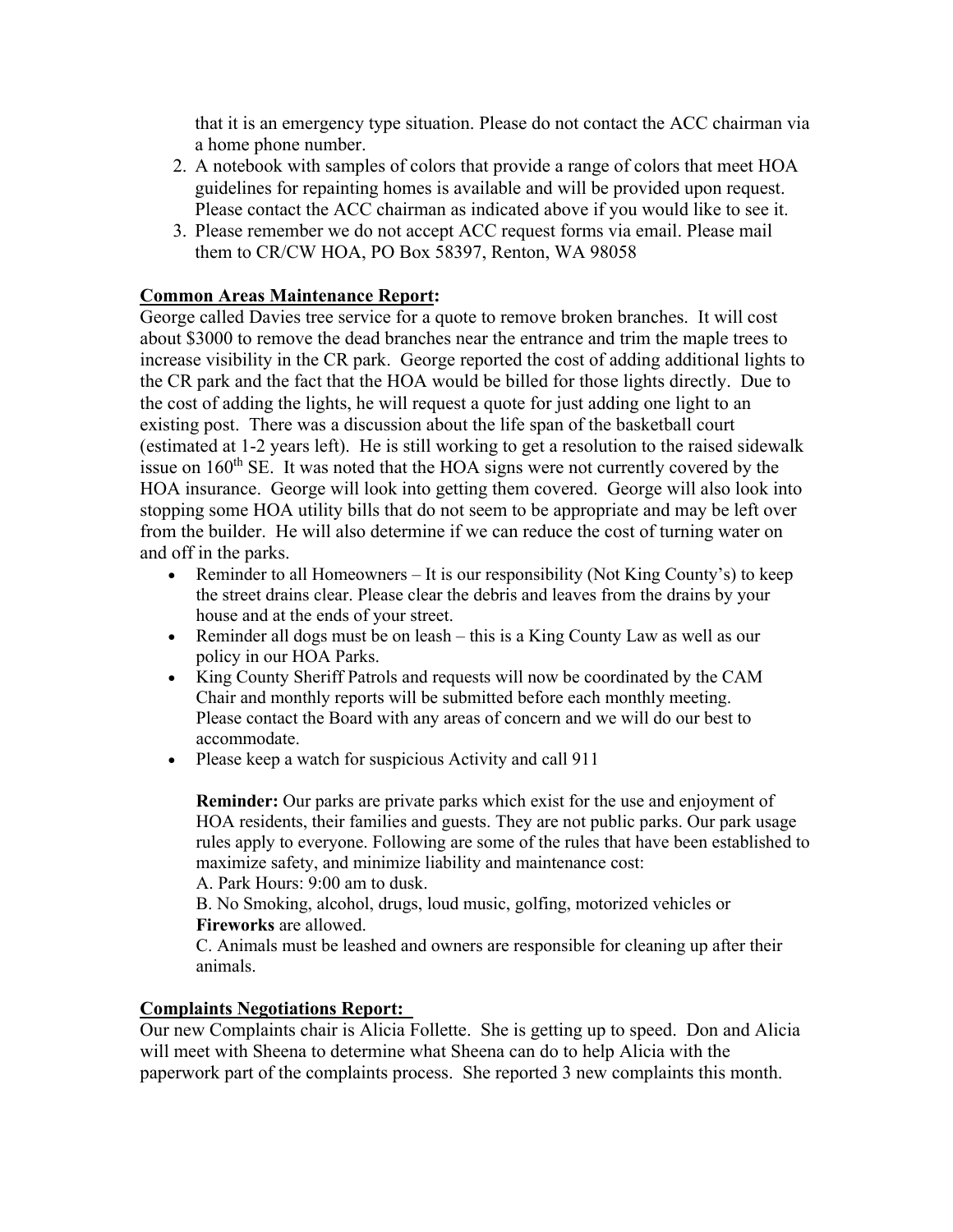## **Capital Improvement Committee:**

Please contact the board if you have any ideas for Capital Improvements.

## **Legal and Insurance Report:**

Not present.

## **Nominating Committee**

Not present. John Utz is chair, Catherine George was the first Homeowner member (but is now a board member). If you are interested in volunteering for this committee please contact the HOA president.

## **Rental Home / Change of Address Committee**

Changes of Address and Rentals 3 welcome kits were relieved last month

• Reminder – When HOA correspondence needs to be delivered to an address other than the HOA street address, your HOA needs to be notified in writing of the correct address to send the correspondence. This applies to absentee homeowners who are renting or leasing their homes, homes that are vacant, and homeowners who choose to receive their correspondence at a PO Box or alternate address. In addition homeowners who are renting or leasing are required to comply the provisions of the Leasing/Rental of Homes/Tenants Rules and Regulations.

## **Old Business:**

Securitas has been patrolling the short block between the Greens border and the Candlewood Ridge Park. This will be reviewed on July  $12<sup>th</sup>$  to see how it has been working. Securitas had been expected to spend about 30 minutes per day but has actually been spending about 4 to 8 minutes a day patrolling this area.

#### **New Business:**

Elmira Utz has resigned as the Recording Secretary effective July  $1<sup>st</sup>$ . If you are interested in applying for this paid position please contact  $president@crcwhoa.org$ 

**Welcoming Committee:** If you are new to the neighborhood and would like an HOA information packet, call the HOA phone number at 425-738-8611 and leave a voice message or send an email request to  $info@crcwhoa.org$ .

Please feel free to notify the HOA if you notice a move happening in your area. Note we do send welcome packets to renters if we are notified about them.

**Special Topics:** Visit our Website and contact the HOA via Email at:

Web – www.crcwhoa.org Email – info@crcwhoa.org

A motion was made to adjourn the meeting at 8:30 pm.